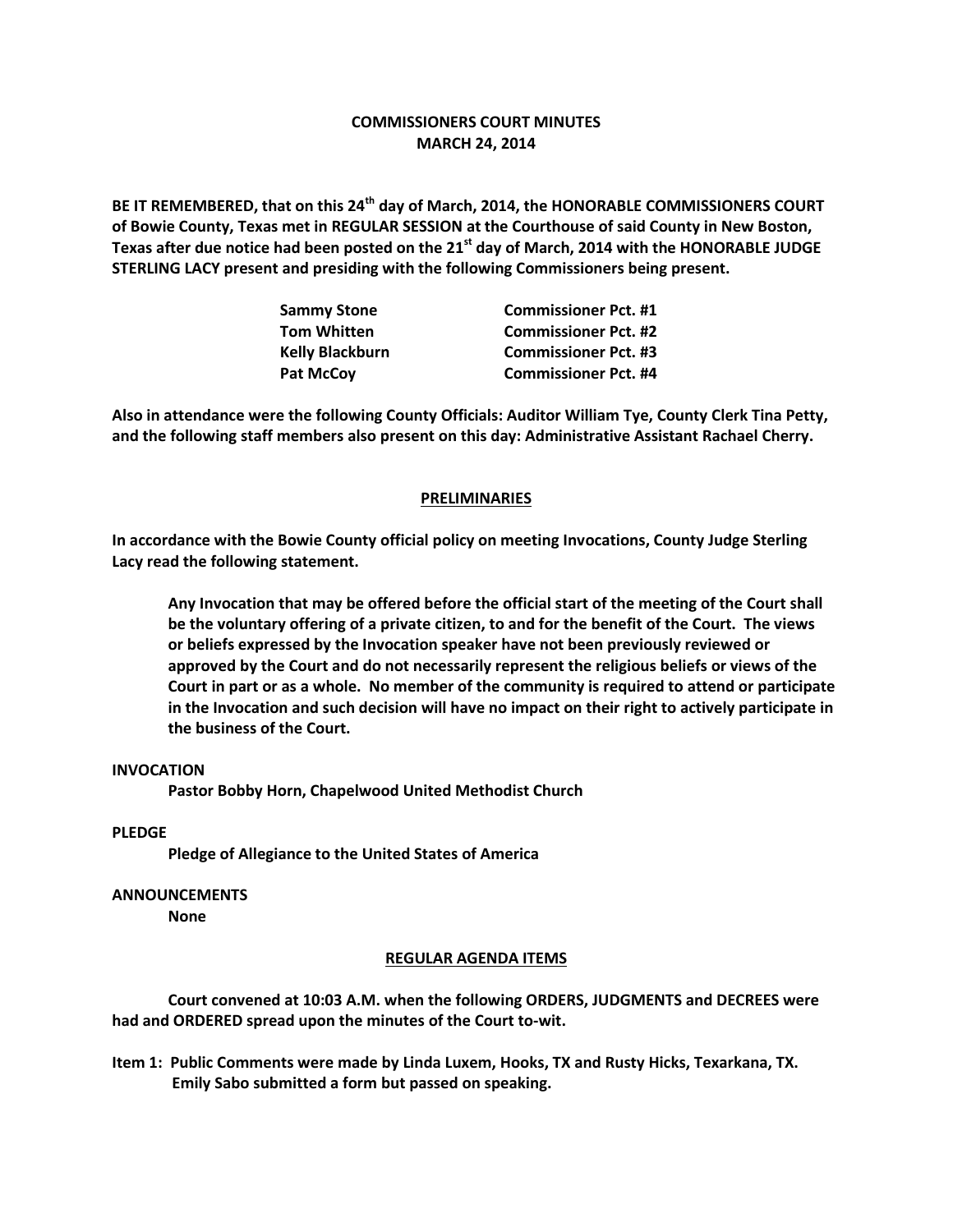**Item 2: Commissioners Court response to public comments were made by Commissioner Sammy Stone and Commissioner Pat McCoy.**

**Item 3: On this 24th day of March, 2014, a motion was made by Commissioner Pat McCoy and duly second by Commissioner Sammy Stone to approve the District Judge's (Judge Leon Pesek) request to replace the bailiff (202nd District Court). Commissioner Sammy Stone-yes Commissioner Pat McCoy-yes Judge Lacy-no Commissioner Tom Whitten-yes Commissioner Kelly Blackburn-yes Motion was put to a vote and four (4) voted yes and one (1) voted no. Motion carried.**

- **Item 4: On this 24th day of March, 2014:**
	- **A motion was made by Judge Lacy, but died to the lack of a second to not make Jerry Rochelle (Elected Official) come and ask permission to replace an investigator in the Bowie County District Attorney's Office.**
	- **A motion was made by Commissioner Pat McCoy and duly second by Commissioner Sammy Stone to honor the District Attorney's request and approve the replacement of an investigator.**

 **Commissioner Sammy Stone-yes Commissioner Pat McCoy-yes Judge Lacy-no Commissioner Tom Whitten-yes Commissioner Kelly Blackburn-yes Motion was put to a vote and four (4) voted yes and one (1) voted no. Motion carried.**

**Item 5: On this 24th day of March, 2014, a motion was made by Judge Lacy and duly second by Commissioner Kelly Blackburn to take \$51,000 from 41-400, Indigent Legal and that we transfer that to 411-whatever 3 digit number is assigned, that the \$51,000 be there but the title of it be Mental Health Legal.**

**Judge Lacy amended the motion and Commissioner Kelly Blackburn seconded, to include recoding any Mental Illness legal fees that already have been charged elsewhere, be charged to the new line item being created.**

**Motion was put to a vote and all voted aye and none opposed. Motion carried.**

- **Item 6: On this 24th day of March, 2014, a motion was made by Commissioner Sammy Stone and duly second by Commissioner Pat McCoy to approve the Treasurer's continuing education (20 hours along with 15 hours of PFIA certification). Motion was put to a vote and all voted aye and none opposed. Motion carried.**
- **Item 7: On this 24th day of March, 2014, a motion was made by Commissioner Tom Whitten and duly second by Commissioner Kelly Blackburn to declare surplus property, 2004 Crown Victoria, VIN# 2FAFP73W04X107621 for future sale.**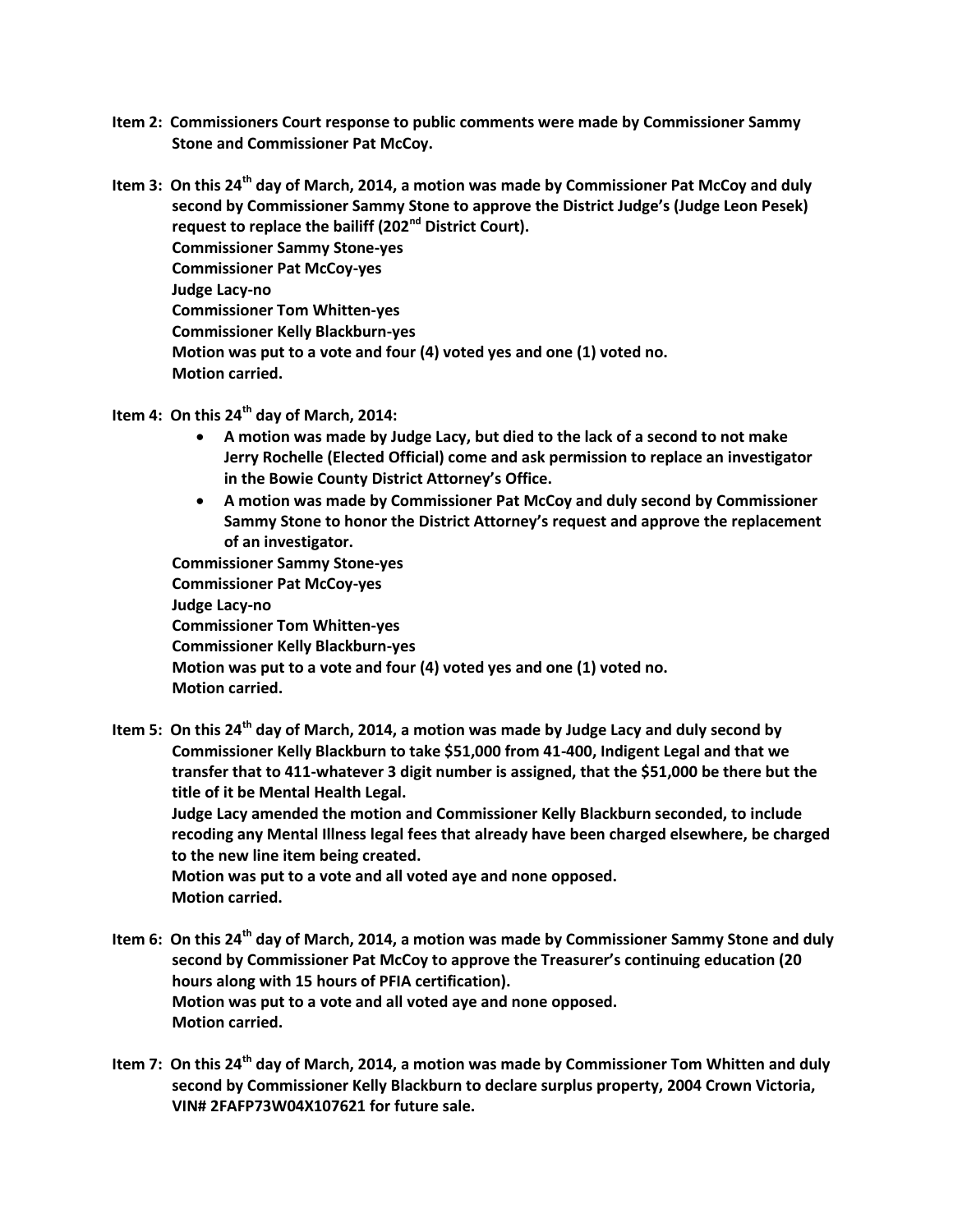**Motion was put to a vote and all voted aye and none opposed. Motion carried.**

- **Item 8: On this 24th day of March, 2014, a motion was made by Commissioner Sammy Stone and duly second by Commissioner Kelly Blackburn to proclaim April as Child Abuse Prevention Awareness Month. Motion was put to a vote and all voted aye and none opposed. Motion carried.**
- **Item 9: On this 24th day of March, 2014, a motion was made by Commissioner Pat McCoy and duly second by Commissioner Tom Whitten to approve the resale of the property out of Abstract 429, M.E.P.& P. Rwy Co. Survey acquired by Bowie Central Appraisal District. Motion was put to a vote and all voted aye and none opposed. Motion carried.**
- **Item 10: On this 24th day of March, 2014, a motion was made by Commissioner Sammy Stone and duly second by Commissioner Pat McCoy to approve the resale of the property as described in Exhibit B. (resale of property acquired by Bowie Central Appraisal District) Motion was put to a vote and all voted aye and none opposed. Motion carried.**
- **Item 11: On this 24th day of March, 2014, a motion was made by Commissioner Pat McCoy and duly second by Commissioner Kelly Blackburn to approve an Interlocal Cooperation Agreement between Bowie County and TexAmericas Center for the Texas Capital Fund Infrastructure Project-R2 Oil, Inc. Motion was put to a vote and all voted aye and none opposed. Motion carried.**
- **Item 12: On this 24th day of March, 2014:**
	- **A motion was made by Commissioner Pat McCoy, but died to the lack of a second to approve the mid-year budget adjustments as discussed and presented and to immediately cut filled and unfilled employee positions as presented.**
	- **A motion was made by Commissioner Kelly Blackburn and duly second by Commissioner Pat McCoy to approve the mid-year budget adjustments as discussed and presented and to immediately cut unfilled employee positions as presented.**
	- **Commissioner Sammy Stone-yes Commissioner Pat McCoy-yes Judge Lacy-no Commissioner Tom Whitten-yes Commissioner Kelly Blackburn-yes Motion was put to a vote and four (4) voted yes and one (1) voted no. Motion carried.**
- **Item 13: On this 24th day of March, 2014, a motion was made by Commissioner Pat McCoy and duly second by Commissioner Kelly Blackburn to authorize payment of accounts payable. Motion was put to a vote and all voted aye and none opposed. Motion carried.**
- **Item 14: On this 24th day of March, 2014, a motion was made by Commissioner Sammy Stone and**